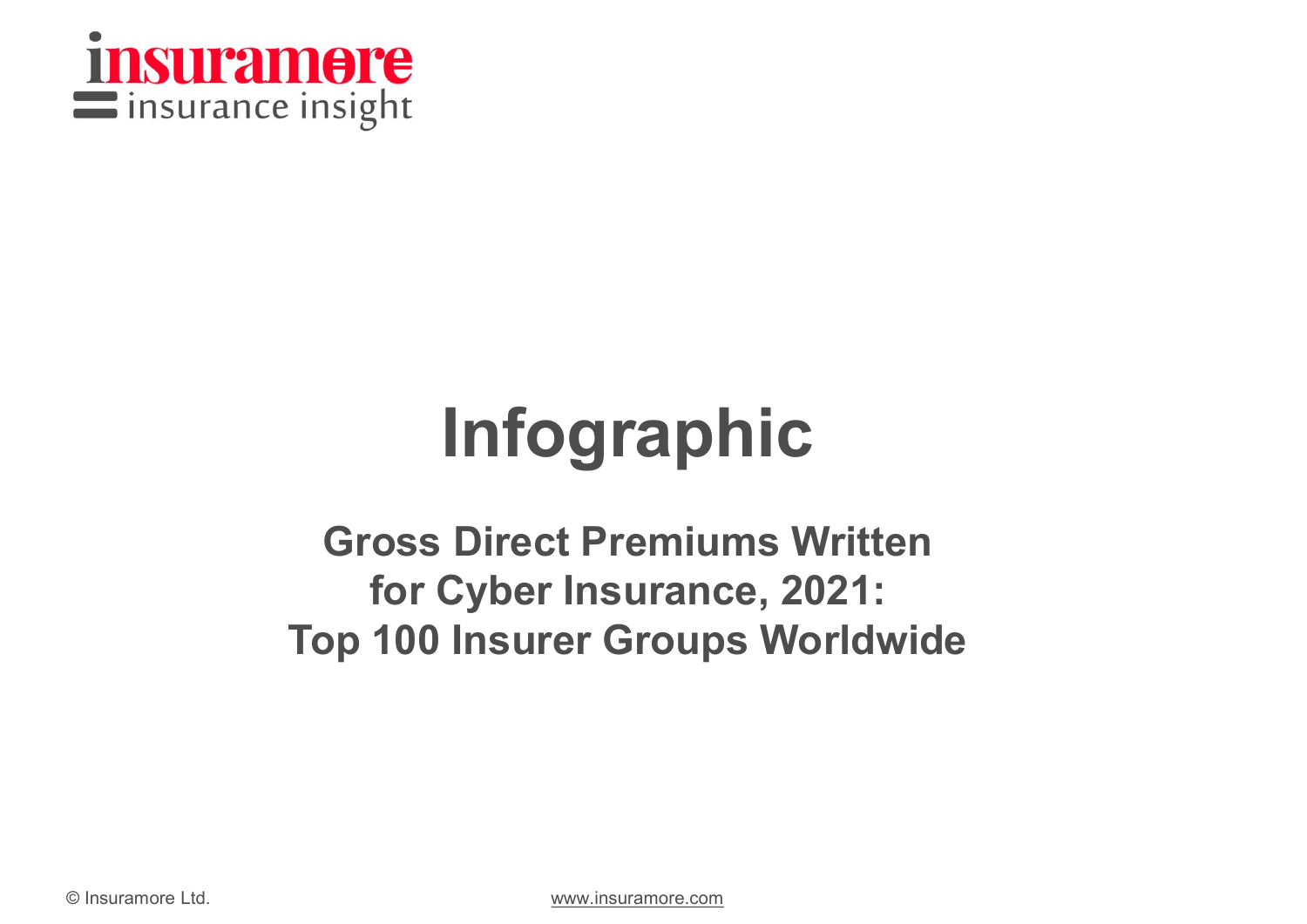INSUIT 2011 OF C<br>Insurance insight<br>Insuramore's analysis of gross direct premiums written (GDPW) for cyber insurance of insurer<br>groups in 2021 covers up to the top 100 groups worldwide by this measure. Together, these 100<br> in SUP and in surance insight<br>Insurance's analysis of gross direct premiums written (GDPW) for cyber insurance of insurer<br>groups in 2021 covers up to the top 100 groups worldwide by this measure. Together, these 100<br>groups **CONSERVABLEM STATES ACCOUNT AND STATES ACT ACCOUNT AND ACCOUNT AND SURVEY ARE:**<br>Insuramore's analysis of gross direct premiums written (GDPW) for cyber insurance of insurer<br>groups in 2021 covers up to the top 100 groups w IN SUIT 2011 OF CREAD IS in Surance insight<br>Insuramore's analysis of gross direct premiums written (GDPW) for cyber insurance of insurer<br>groups in 2021 covers up to the top 100 groups worldwide by this measure. Together, t **insurance in sight**<br>
Insurance insight<br>
Insurance's analysis of gross direct premiums written (GDPW) for cyber insurance of insurer<br>
groups in 2021 covers up to the top 100 groups worldwide by this measure. Together, thes **THISUIT 2008 THE EXECUTE:**<br>
Insurance insight<br>
Insurance is analysis of gross direct premiums written (GDPW) for cyber insura<br>
groups in 2021 covers up to the top 100 groups worldwide by this measure. Toget<br>
groups accoun

**EXECTS INSURGENT IS A CONSTREMOTE CONSTREMOTE CONSTRENT IS UNITED AS CONSTRENT IS UNITED AS CONSTRESS IN THE UNITED AS CONSTRESS IN THE VALUE OF THE VALUE OF THE VALUE OF THE VALUE OF THE VALUE OF THE VALUE OF THE VALUE O Example 12 Standard Standard Standard Standard Standard Standard Standard Standard Standard Standard Standard Standard Standard Standard Standard Standard Standard Standard Standard Standard Standard Standard Standard Sta INTREM ATT INSURANCE INTERT INTERT INTERT INTERT INTERT INTERT ISSUES THE INTERT ISSUES THE ISSUES THE ISSUES THE ISSUES INTERTATE: THE FART ISSUES IN THE FART ISSUES IN THE FART ISSUES IN THE FART ISSUES IN THE FART ISSU** Insuramore's analysis of gross direct premiums written (GDPW) for cyber insurance of insurer<br>groups in 2021 covers up to the top 100 groups worldwide by this measure. Together, these 100<br>groups accounted for an estimated 9 Insuramore's analysis of gross direct premiums written (GDPW) for cyber insurance of insurer<br>groups in 2021 covers up to the top 100 groups worldwide by this measure. Together, these 100<br>groups accounted for an estimated 9 groups in 2021 covers up to the top 100 groups worldwide by this measure. logether, these 100<br>groups accounted for an estimated 98.7% of total global GDPW for this line in 2021.<br>In the ranking, cyber insurance GDPW for eac groups accounted for an estimated 98.7% of total global GDPW for this line in 2021.<br>
In the ranking, cyber insurance GDPW for each group are presented as a range of the likely<br>
minimum and likely maximum values with the mi In the ranking, cyber insurance GDPW for each group are presented as a range of the likely minimum and likely maximum values with the midpoint of the range then used to determine the ranking and approximate global market s In the ranking, cyber insurance GDPW for each group are presented as a range of the likely<br>minimum and likely maximum values with the midpoint of the range then used to determine the<br>ranking and approximate global market s minimum and likely maximum values with the midpoir<br>ranking and approximate global market share.<br>Cyber insurance is defined as cover designed to p<br>digital threats such as data breaches, malicious cyber<br>service attacks. This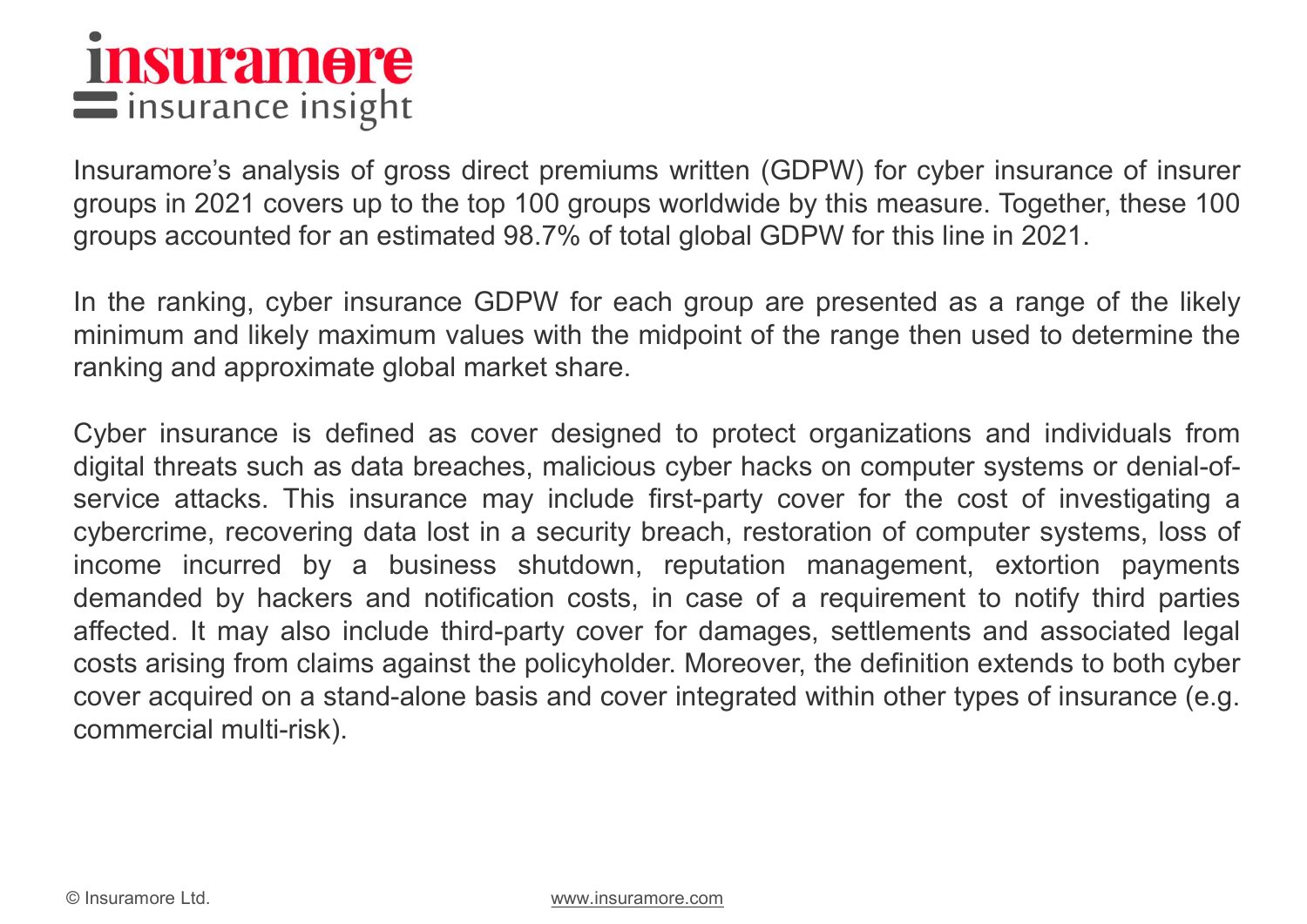

INSUPE<br>In surance insight<br>In 2021, the top 100 insurer groups by this measure segmented by type and by home region as<br>Source: Insuramore research and estimates based on insurer group disclosures and insurance trade statist **insurance insight**<br>
insurance insight<br>
In 2021, the top 100 insurer groups by this measure segment<br>
shown in the charts overleaf.<br>
Source: Insuramore research and estimates based on insurer group dis<br>
(i.e. financial supe **Source:** Insurance insight<br>In 2021, the top 100 insurer groups by this measure segmented by type and by home region as<br>shown in the charts overleaf.<br>Source: Insuramore research and estimates based on insurer group disclos **insurance insight**<br>
In 2021, the top 100 insurer groups by this measure segmented by type and by home region as<br>
shown in the charts overleaf.<br>
Source: Insurance research and estimates based on insurer group disclosures a